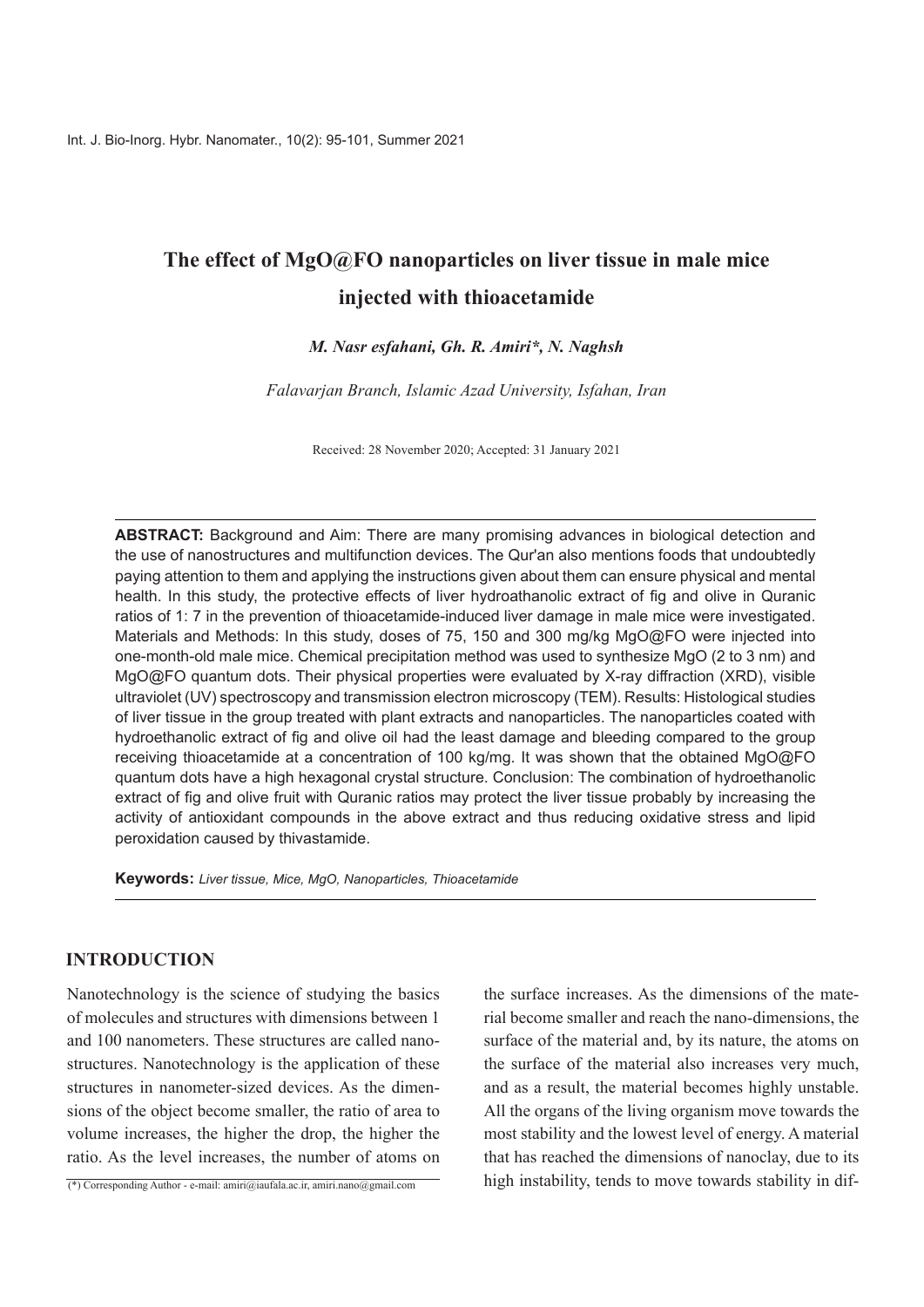ferent ways, and this stabilization leads to a change in properties. One of these methods is to change the arrangement of atoms. As previously explained, with a slight change in the arrangement of atoms (change in bond length or bond angle), the properties of materials also change  $[1-7]$ .

plied knowledge and technology that covers a wide Nanotechnology or nanotechnology is a field of aprange of applications. The main issue is the inhibition crometer, usually about 1 to 100 nanometers. In fact, of material or devices in dimensions less than one minanotechnology is the understanding and application mensions that show new physical effects, mainly due of new properties of materials and systems in these dical properties. Nanotechnology as the fourth wave of to the dominance of quantum properties over classithe industrial revolution is a huge phenomenon that has found its way into all scientific trends and is one of the new technologies that is developing rapidly. Also, nanotechnology is a highly interdisciplinary and molecule chemistry and even mechanical engineering. ology, applied physics, semiconductor devices, superneering, medicine, pharmacy, veterinary medicine, bidisciplined science. Materials such as materials engielectrical engineering and chemical engineering.

The interdisciplinary nature of nanoscience and rials and tools and systems with precision atom and nanotechnology as the ability to produce new matemolecule, will sooner or later affect the medical and side the body. The Impact of Nanotechnology on health sector, including the drug delivery system inior of molecules at the nanoscale. Now all disciplines tivity of living systems is primarily due to the behav-Medicine, Health Care, and the Environment The acincluding chemistry, physics, medicine and biology have moved to these scales. This multidisciplinary insight paves the way for the rapid advancement of nanobiotechnology. Molecular building blocks of life (lipids, proteins, nucleic acids, hydrocarbons and their have non-biological substitutes) are all materials that have technology, which is currently the most advanced and mensional size, reproducibility and nanoscale. Nanospecialized and reproducible properties due to their dinewest human technology and causes a great change in medicine, chemistry, physics, etc., is among the strategic sciences and its importance is far greater

than nuclear technology. Numerous synthesis methods ties and reduce production costs. Some methods have are being developed or improved to increase propercles to enhance the optical, mechanical, physical and been modified to obtain process-specific nanopartichemical properties  $[1-7]$ .

## **MATERIALS AND METHODS**

#### *Synthesis, coating and evaluation of properties*

Wet chemical method was used to synthesize MgO nol (ME), sodium hydroxide (NaOH) and magnesium nanoparticles. First, three solutions of mercaptoethasulfate (all from Merck) were prepared in distilled water and stirred vigorously. The magnesium sulfate solution was then poured into a balloon container. A loon every 4 seconds. Finally, sodium hydroxide was diluted inhibitor drop was then added to the same baltion gradually turned white until a white solution was added to the balloon in the same way until the soluobtained. To extract any impurities, the final solution ter washing, the solution is poured into a human and is washed several times with deionized water and afplaced in an oven (at a temperature of  $70^{\circ}$ C for 48 hours to dry. After 48 hours, nanoparticles We take the dried material out of the oven, then pour it on a clean surface and powder it with a tool, pour the powdered material into a jar and put it in the oven and set the oven temperature to 700  $^{\circ}$ C. And put the material in the oven for 3 hours to dry completely (Note: the three culated from the time when the oven temperature has hours we have to consider for drying should be calreached 700 degrees Celsius).

To prepare 70% hydroethanolic extract, you must ter in an Erlenmeyer flask and then carefully weigh first mix 70 cc of ethanol with 30 cc of distilled wa-50 g of dry plant powder  $(6.5 \text{ g of fig powder} + 43.5 \text{ g})$ of olive powder) carefully. It is weighed and poured on a mixture of ethanol and distilled water. The lid is tightly closed and then placed on a shaker (Rotator model 2002 from Behdad-Iran) for 48 hours to mix the ingredients thoroughly. After 48 hours, remove the mixture from the shaker and then pass it through filter sium oxide nanoparticles. Pour  $0.6$  g of nanoparticles paper. Fig and olive extract were used to coat magne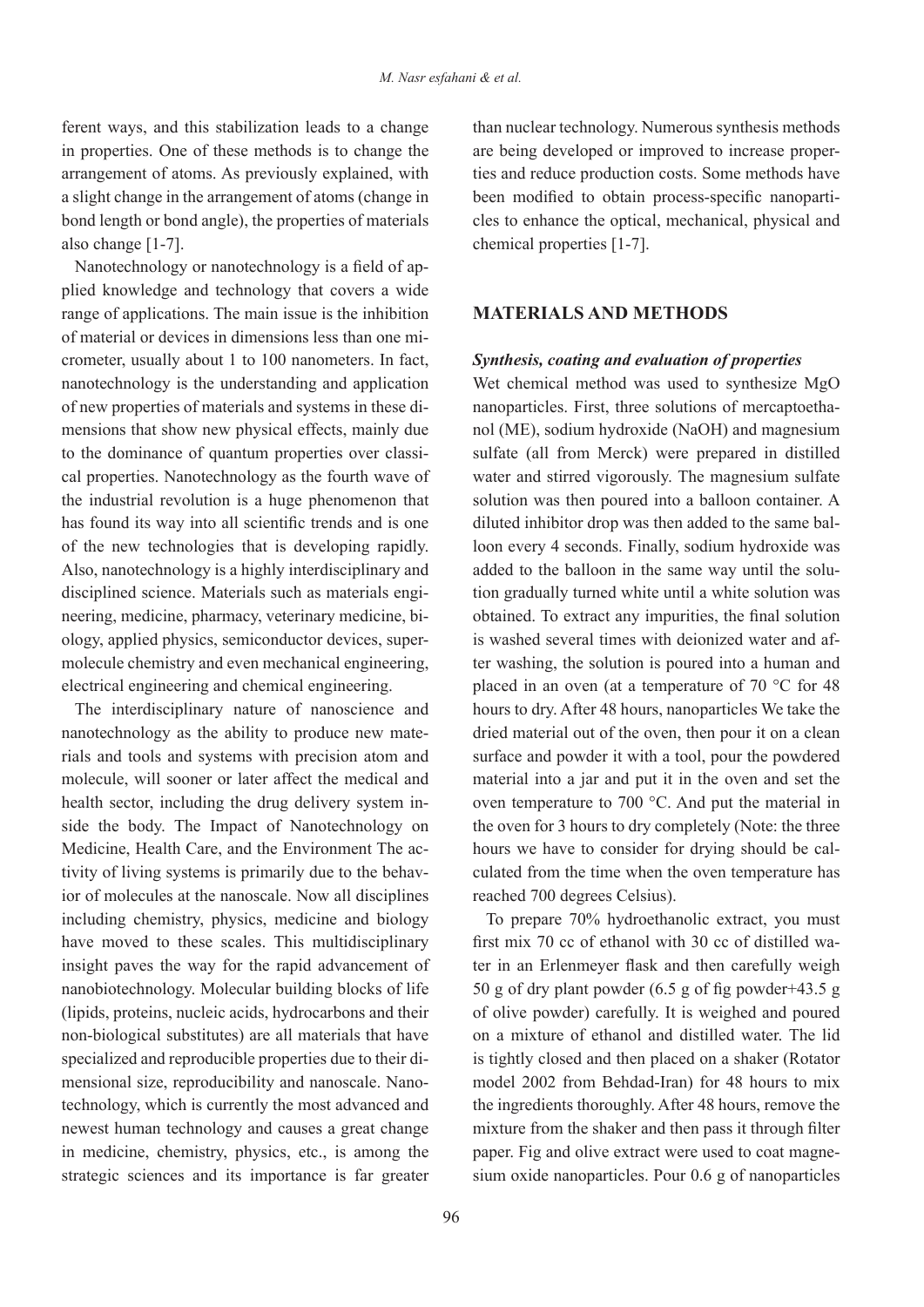in 100 cc of distilled water and dissolve. Then pour nect the suction tube to the balloon. Pour 100 cc of the the dissolved nanoparticles into the balloon and confiltered extract into the soxhlet and open the milk so that a drop of the extract is added to the nanoparticles every 4 seconds. After this, add some distilled water to the solution and wash it several times to remove excess extracts. After washing, pour the solution into the plate and place it at a temperature of 40  $^{\circ}$ C until the solution evaporates and the powder is obtained. After the solutions dry in the plate, we cut them from the bottom of the plate and collect them.  $XRD$   $(X-ray)$ diffraction. Bruker D8 ADVANCE  $\lambda = 0.154$  nm Cu ate the optical and structural properties of  $MgO(a)$ ible. UV-2600 Shimadzu, Japan) were used to evalu- $K\alpha$ ) and UV-Vis spectrophotometer (Ultra Violet-Vis-FO. Particle size distribution was assessed by TEM (Transmission Electron Microscope, Ferdowsi University of Mashhad).

#### *Breeding and treatment of animals*

In this study, male Wistar rats weighing  $200 \pm 20$  g were used. The animals were randomly grouped and kept under standard conditions of 12 hours of light and 12 hours of darkness with a temperature of  $23\pm 2$  °C. During the keeping period, the animals had free access to sufficient water and food. Hydroethanolic extraction method was used to adapt and bring the extract closer to the traditional medicine system and the Quranic subject. Dried powder was used to prepare doses of 75, 150 and 300 mg/kg body weight in mice. The animals were randomly divided into groups of 6. amide at a concentration of 100  $mg/kg$  after 28 days of All groups except the control group received thioacettion of thioacetamide into mice was performed using daily gavage to mice on day 29. Intraperitoneal injecan insulin svringe.

The first group was healthy controls who received acetamide (liver toxin) only on the 29th day without ceived thioacetamide injection, which received thioonly water and food. The second control group remedication. The third group received metformin at a concentration of 300 mg/kg. The treatment groups 4, sized magnesium nanoparticles by gavage with doses 5 and 6 received the extracts of fig plants  $+$  syntheof  $75$ ,  $150$ ,  $300 \text{ mg/kg}$  of Buddha, respectively. The

important point is that all groups received  $0.5$  mg of drugs and extracts by gavage on one day. At the end of the 28th day, after a day of rest, and on the 29th acetamide in the amount of 0.5. CC was received by day, all groups except the control group received thiointraperitoneal injection.

#### *Histological study of liver*

periment after anesthesia of mice, the liver of mice is 24 hours after the last treatment, at the end of the excompletely removed and after accurate weighing for histopathological studies, keep in 10% formalin and then with normal histological methods after staining cessed for histopathological examination under a light with hematoxylin. Eosin was stained and then promicroscope. The morphological structure of the liver was examined.

#### *Statistical analysis*

In this study, after preparing the information of blood formed using the general difference of meaning  $1$ sampling results in Excel file, data analysis was perof SPSS software version 22. Therefore, first, using termined, using Duncan test, the differences between ANOVA method between different groups was dethe treatment groups and each group were examined separately for the factors that showed differences. One-way analysis of variance was used to compare the means of the groups. Then the mean activity of enzymes in different groups was compared with each other and with the control group. Significance levels of  $1\%$  and  $5\%$  were considered.

#### **RESULTS**

## *XRD. TEM and UV-Vis results Absorption* spectra

The crystal structure of MgO was examined by XRD. Figure 1 shows the XRD MgO pattern. The diagrams phase compared to the 1235-01 reference card and also obtained are shown in Fig.  $(1)$ . The sample is singlehas a cubic crystal structure. The average particle size was determined by the Debye-Scherer formula and the approximate size of the synthesized magnesium oxide crystals was calculated as 15-14 nm.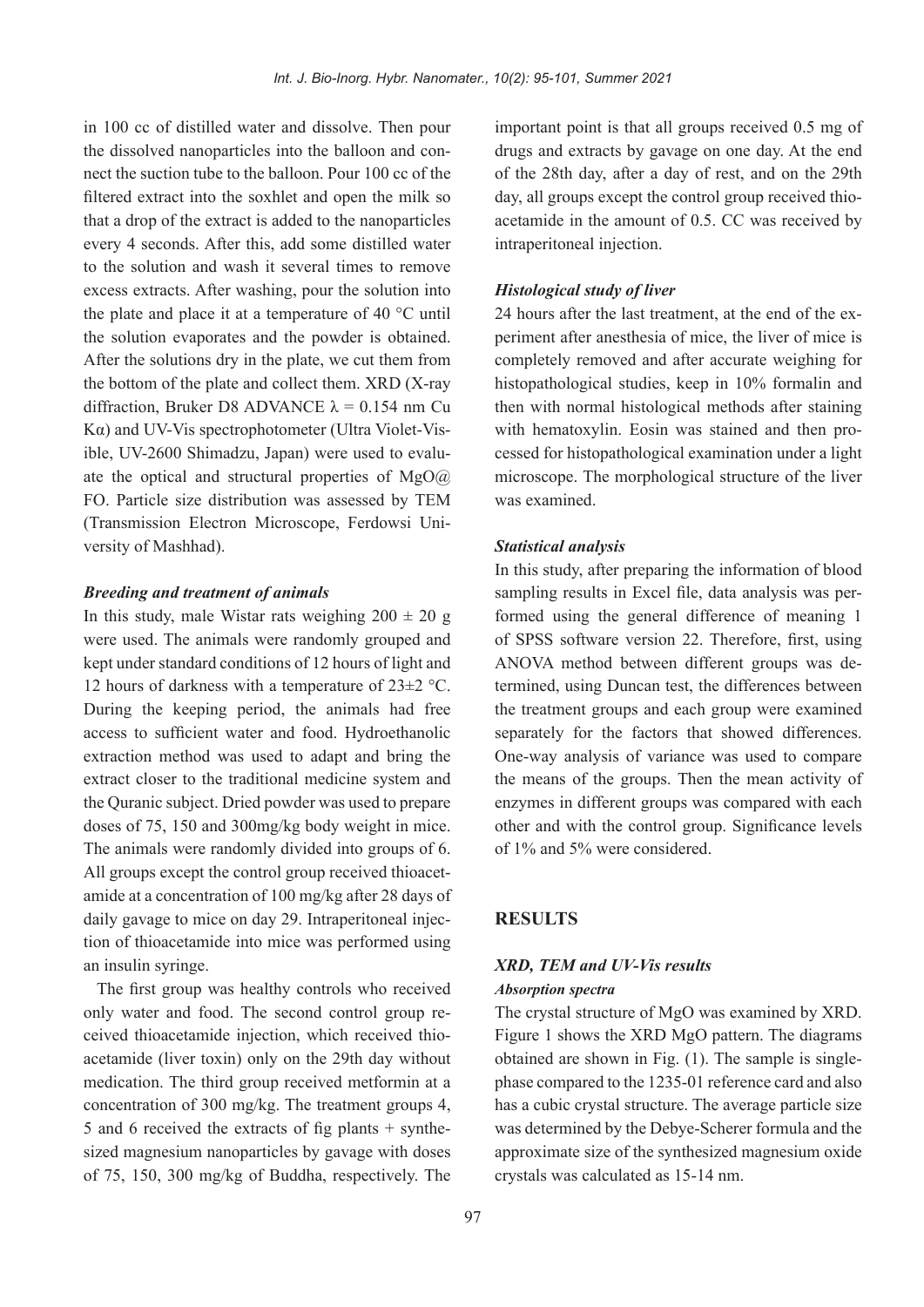

The UV-Vis absorption spectrum was measured with a visible UV spectrophotometer (TCC240A, Shimadzu, Japan). Fig. 2 shows the  $MgO$  absorption spectrum that these particles have at peak wavelengths of 200 to 600 nm. Then, in the range of 200 to 400 nm. the adsorption of magnesium oxide nanoparticles was read and plotted as a curve. The adsorption shoulder of magnesium oxide nanoparticles is in the range of  $250$ to 300 nm. The difference in adsorption in different patterns of magnesium oxide nanoparticles depends on the size of the nanoparticles. The larger size of the nanoparticles has the greater adsorption. According to the absorption diagram obtained, the adsorption shoulder at approximately 285 nm is observed for the nanoparticles synthesized in this study.

Transient electron microscopy is one of the tools by which the size, shape and properties of nanostructures can be examined. One of the most accurate methods for examining and estimating the size of nanoparticles is the use of an electron microscope. In this study, a transmitting electron microscope image was synthe-



Fig. 2. UV spectrum of synthesized MgO nanoparticles

sized from a sample of MgO nanoparticles in Fig. 3. In<br>sample electron microscopy, the average particle size<br>of MgO is about 25 nm, which due to the size of the<br>nanoparticles means that each particle is composed of<br>a singl sample electron microscopy, the average particle size of MgO is about  $25 \text{ nm}$ , which due to the size of the nanoparticles means that each particle is composed of agonal structure. By carefully examining the shape a single crystal and MgO nanoparticles have a hexand calculating the size of a large number of particles in the figure, it can be seen that nanoparticles have a spherical shape and also most of the particles have a uniform size distribution. Also, the synthesized particle size was 25 nm randomly.

Microscopic slides were taken from the liver of all groups. The results of histological studies of the liver mal in the lobules and there are no signs of destruction in the control group showed that the liver tissue is norof the lobules and bleeding in the central veins. Also, hepatocytes do not have pathological changes. The nuclei are also nochromatic (have a natural color) and no effect of necrosis, apoptosis, cytolysis and inflam-<br>mation was observed. The margins of the cells were



Fig. 3. Electron microscope image of a synthesized magnesium oxide sample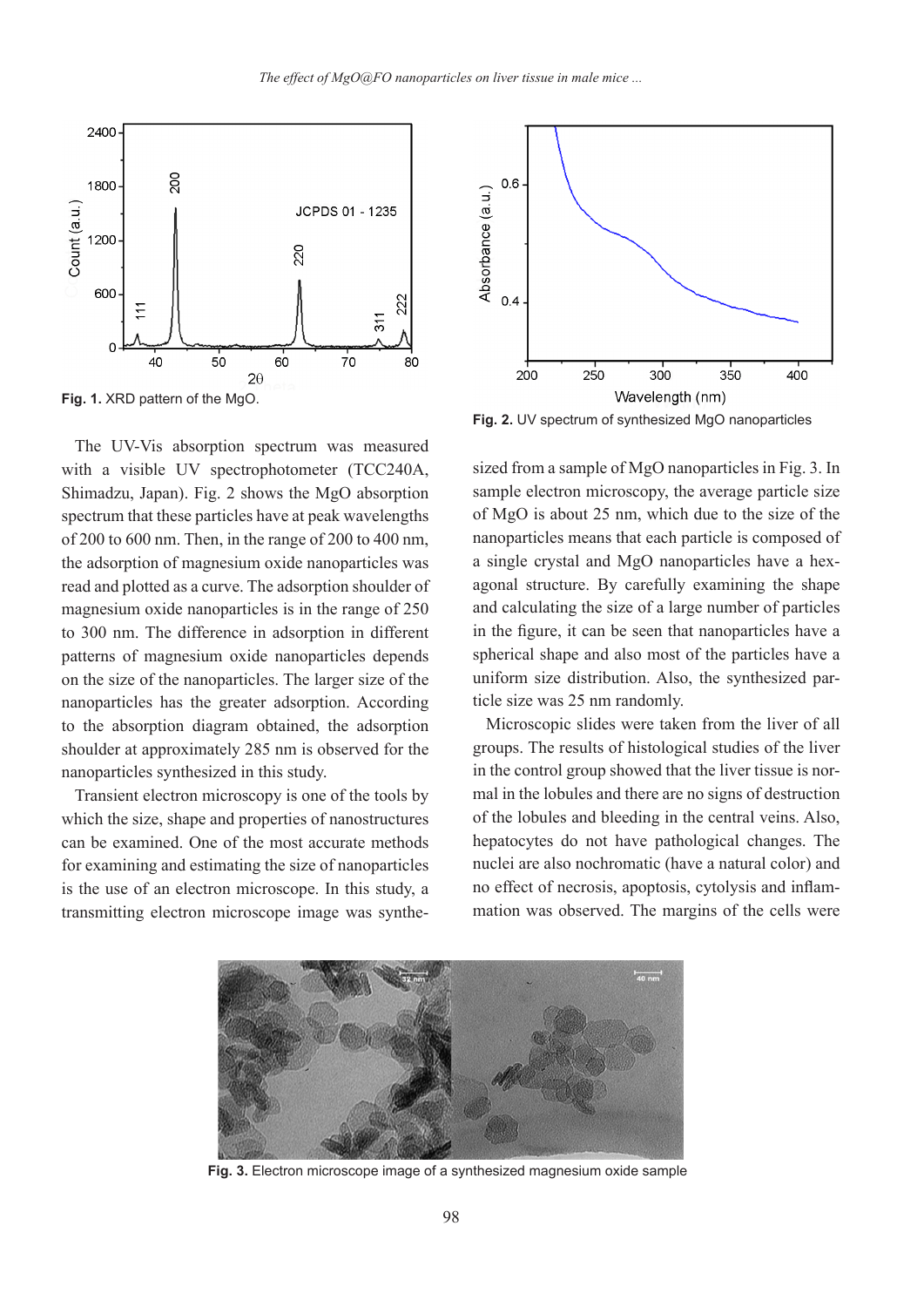well defined and the nuclei were clearly visible. The port spaces were also quite natural and with regular amide-injected group, the effects of hemorrhage in the cellular arrangement (Fig. 4. No. 1). In the thioacetcentral veins with the accumulation of RBCs are quite es included: liver fibrosis, apoptosis, nuclei were more evident, indicating pathological changes (these changwhat disrupted, and mitotic cytolysis was observed to mic acidophilia, cellular tissue structure were someprominent and wrinkled, Cell enlargement, cytoplasbe abnormal (indicative of the effect of the substance consumed on liver tissue). These lesions were mostly seen around the central veins and were rarely seen in ules with accumulation of blood in the central veins sue sections showed small hemorrhages in the lobthe port space of inflammatory reactions. Liver tisand sinusoids (Fig. 4. No. 2). In the group receiving metformin, hepatocytes also do not have pathological ing the synthesized extract along with the synthesized changes. It is clear (Fig. 4. No. 3). In the group receivemia with cell necrosis and dilation of the central nanoparticles at a concentration of  $75 \text{ mg/kg}$ , hyperlobular vein space (flashes) are observed. The nuclei

were also seen as normal and without inflammation. In this slide, sinusoids were not observed in the central veins with bleeding (Fig. 4. No. 4). Hepatocytes are normal and triadport components are normal. The lips have also been destroyed (Fig. 4. No. 5). In the group receiving 300 mg/kg, pathological effects on the liver slide were quite evident, which was mainly seen in the form of severe bleeding both in the sinusoids and in the vascular space (central vertebrae and triadport components), which shows the profound effects of the injection on liver tissue. No trace of macrophage or tissue necrosis was observed  $(Fig. 4. No. 6)$ .

## **DISCUSSION AND CONCLUSION**

Based on scientific and traditional findings, significant success has been shown in the treatment of acute lic compounds have antioxidant activity, which are diseases cured by Islamic herbal medicines. Phenoclassified into flavonoids, phenolic acids, coumarins and tannins based on their chemical structure. Due to their ability to act as electron donors and the chelating



(a: bile ducts) and (b: port vein)



Picture No.4 (x100) Picture No.5 (x100) Picture No.6 (x100) Fig. 4 (No. 1-6). All bulbs are from cross section of liver tissue with magnification (x100).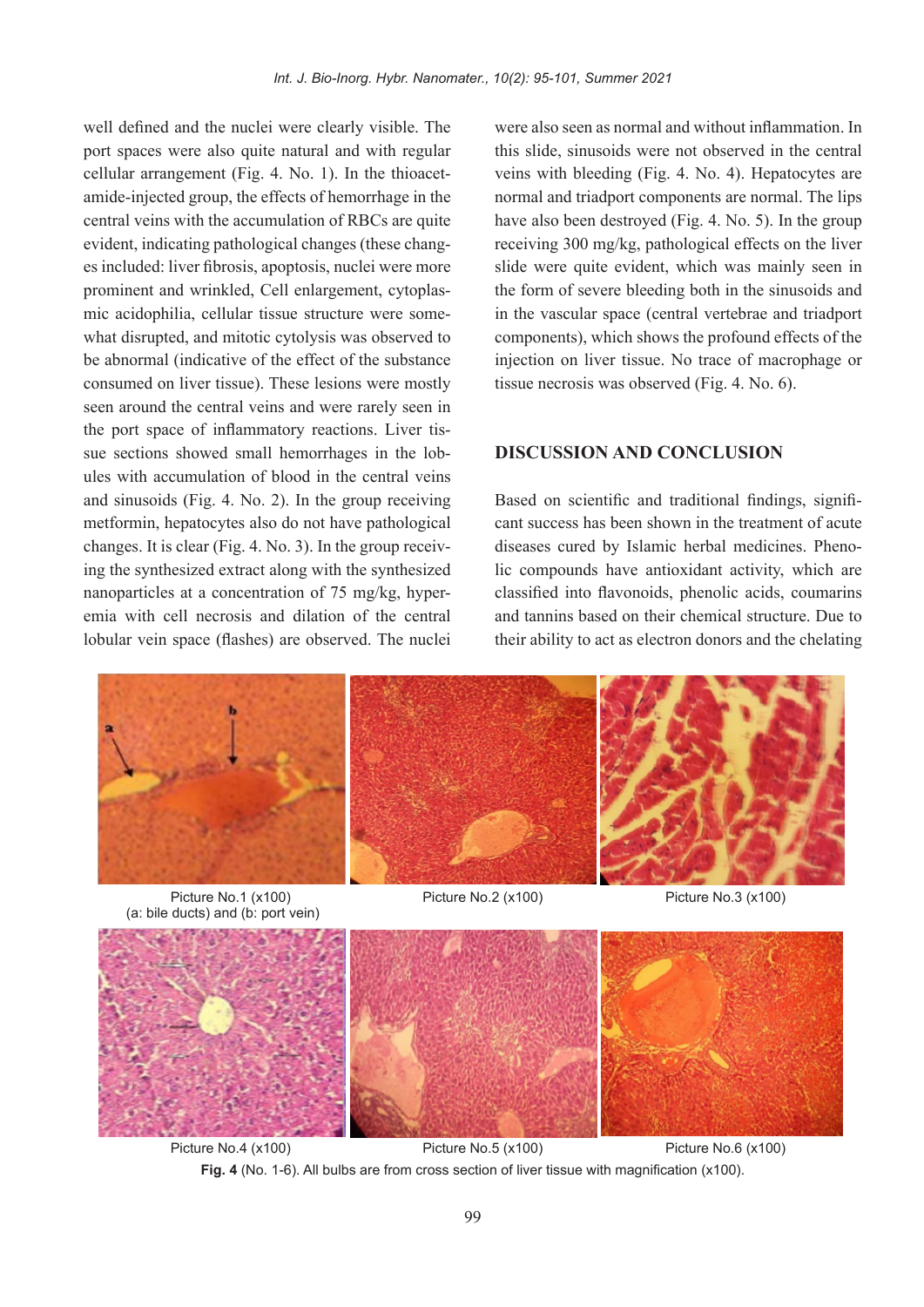ity of adsorption or inhibition of free radicals (such as properties of metal ions, they can exhibit the activ-CCL4 due to carbon tetrachloride metabolism) which ase, alanine aminotransferase, alkaline They are very are capable of the activity of aspartate aminotransferlow in serum and are also able to reduce the level of lipid peroxidation (TBARS) and liver lipid peroxidase and have anti-inflammatory properties, which in figs are antioxidant compounds, including flavonoids and polyphenols and some biologically active compounds such as arabic. Amirin, B-carotene, glycosides, etc., canthal (responsible for causing a bitter taste in olive and in olives in addition to phenols, there are oleooil) and tocopherols (known as active vitamin  $E$ ) and Fatty acids in olive oil, such as oleic acid, linoleic acid, and alpha-linolenic acid, have similar functions to nonsteroidal anti-inflammatory drugs, which have anti-inflammatory and antioxidant properties. A mild ease may indicate fatty liver disease, and serum levels atomegaly in a patient with inflammatory bowel disto moderate increase in alkaline phosphatase and hepof the alkaline phosphatase enzyme further indicate bile duct function and damage, especially extrahepatic cies of ROS play an important role in changes in liver ducts  $[7-15]$ . On the other hand, oxygen reactive spepathology. Biological membranes are one of the most sensitive parts of cells to the effects of ROS against peroxidation of unsaturated fatty acids in biological nisms greatly reduce the damage caused by ROS, due stroys them. Although intracellular protective mechamembranes, which in addition to reducing fluidity, deistence of other protective methods, especially plant to the high production of these free radicals, the exsamples and natural compounds that have antioxidant idants protect the cell against free radicals. So despite properties, is very important for human health. Antioxthe abundant antioxidant compounds in figs and olives appear. They play an important role in the treatment and elimination of free radicals to protect the liver. bined extract of fig and olive fruits with Quranic ratios What is certain is that the positive effect of the comcates a decrease in the amount of hyperemia and fat 1 and 7 on histopathological changes in the liver indimetamorphosis in liver cells and regeneration of port or central lobule vein (CV) spaces. The synergistic effect of the combined extract increases with increasing

the dose in the treatment group with a dose of  $75 \text{ mg}/$ kg. Ouran 1 and 7 require different organs of the body. ide nanoparticles coated with hydroethanolic extract The results of this study showed that magnesium oxof fig and olive caused changes in liver tissue. The results of the present study show that in the liver tissue of the group injected with thioacetamide, the effects of bleeding are quite evident, which indicates the effect of liver toxin on the liver tissue. They also showed min had little effect on liver protection. We must also no pathological changes, which means that metforformin and were able to protect liver tissue as much say that all nano-groups performed better than metas the control group. Magnesium oxide nanoparticles coated with hydroethanolic extract of olive figs were observed at  $75$ , 150 and 300 mg/kg bleeding with cell necrosis as well as dilation of the central lobular vein space, but the best doses of gold were found in rat liver enzymes. Typically, doses of  $75$  and  $150$  mg/kg were coated in nanoparticles, which could reduce the activity of liver enzymes to some extent. They were even better than metformin, and metformin had little effect on reducing liver damage. Histopathological tion of liver tissue to thioacetamide were observed in changes such as liver fibrosis, apoptosis and degradaliver tissue. In other groups, the effects of bleeding in centration of 300 kg/mg of coated nanoparticles, we the central veins and lobules were less, but at a conobserved high bleeding effects. Therefore, the safest dose of coated nanoparticles to protect liver tissue was  $75 \text{ kg/mg}$ .

## **ACKNOWLEDGEMENT**

The authors are grateful to Department of Biology, Faculty of Basic Sciences, Islamic Azad University, Falavarjan Branch for their cooperation and supplying the experimental equipment.

### **REFRENCES**

[1] Talebi, M., Amiri, Gh.R., Doudi, M. (2020). Anti-<br>bacterial effect assessment of ZnO nanoparticles, ZnO:Fe nanoflower and Magnetic Fields, Int. J.